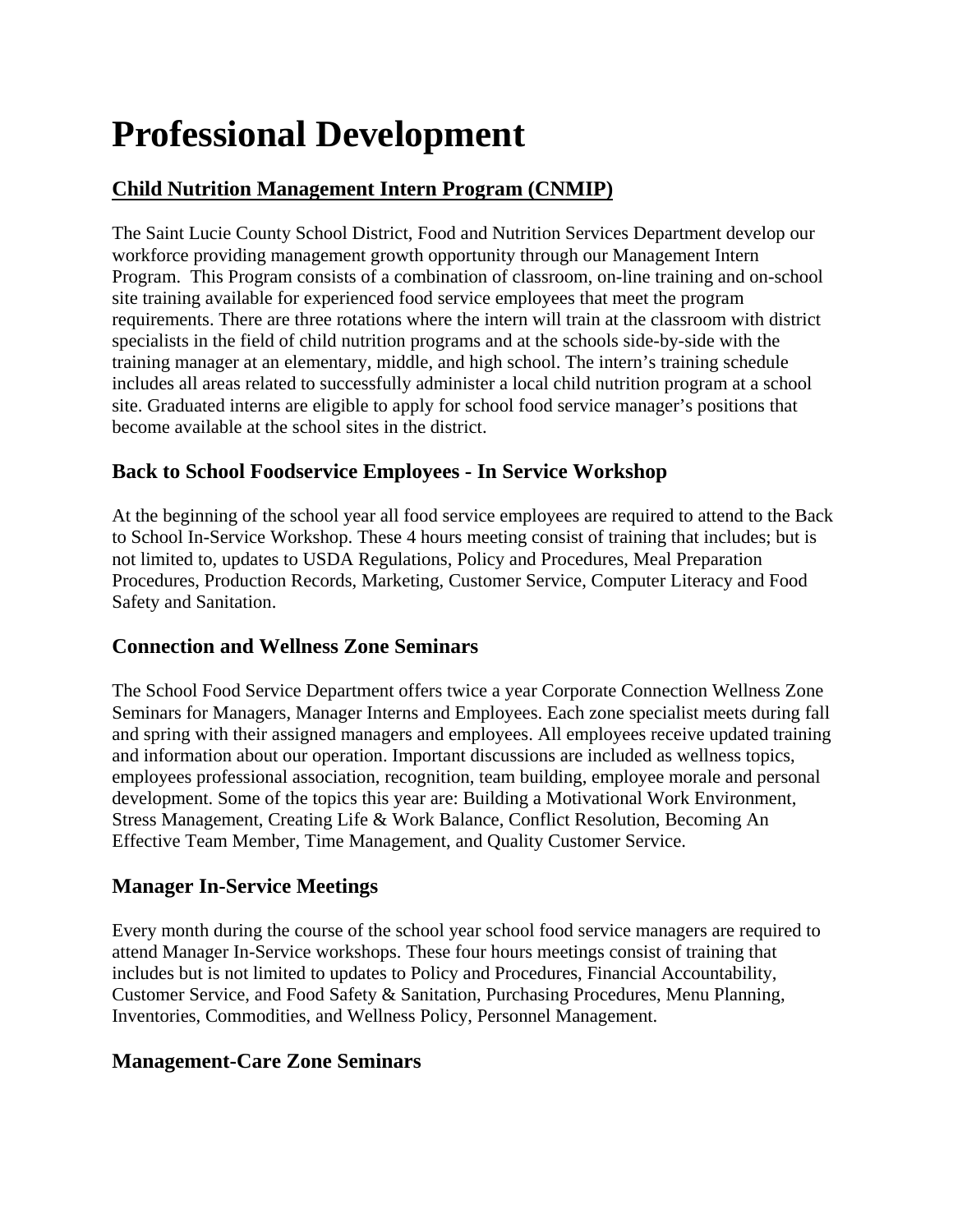The School Food Service Department utilizes the district professional development day, scheduled every nine weeks for managers to meet with their area specialist and receive training about how to improve their management skills. FY 2010 trainings will focus in all the aspects concerning to our 2010 Coordinated Review Effort (CRE) and School Meal Initiative (CRE) Review.

## **Early Release Day Professional Development 30 minutes-Training**

During the course of the school year the District schedules early release days. The School Food Service Department utilizes these day for Managers to deliver training to their Staff for 30-45 minutes. Training includes Employees Handbook/Civil Rights, Reimbursable Meals-Offer VS Serve, Production Records, HACCP/Food Safety training, Out the Cafeteria Meals/Field Trips, Customer Service.

## **Food Service Employee Training**

This training has been developed for new Food Service employees but can also be beneficial for current employees. Training includes: Dress & Hygiene Code, Employee Commitment to Good Food Safety & Sanitation Practices, Customer Service, HACCP Principals, Offer VS Serve, and reviews the Food Service Employee Handbook.

## **SERV SAFE Food Safety Certification Program**

The School Food Service Department provides opportunities every year for managers and employees to attend the SERV SAFE Certification Workshop and obtain a passing score of 75%. This certification must be renewed every five years. Currently the School Food Service Department has Food Service Managers, Manager Interns, and Administrative Staff certified in the SERV SAFE Program.

#### http://www.servesafe.com

## **Home Study Courses**

Food service employees have the opportunity of completing in the convenience of their home or workplace approved School Nutrition Association home studies. These home study courses include Meal Planning, Food Safety and Dietary Guidelines for Americans.

## **Employees Register Online (ERO)**

The School Food Service Department provides accountability for all training sessions through the ERO system. Through the ERO system employees can register to available courses, maintain record of earned CEU points for certification and provide feedback about training sessions attended.

https://ero1.eschoolsolutions.com/user/Login.taf?orgId=34947